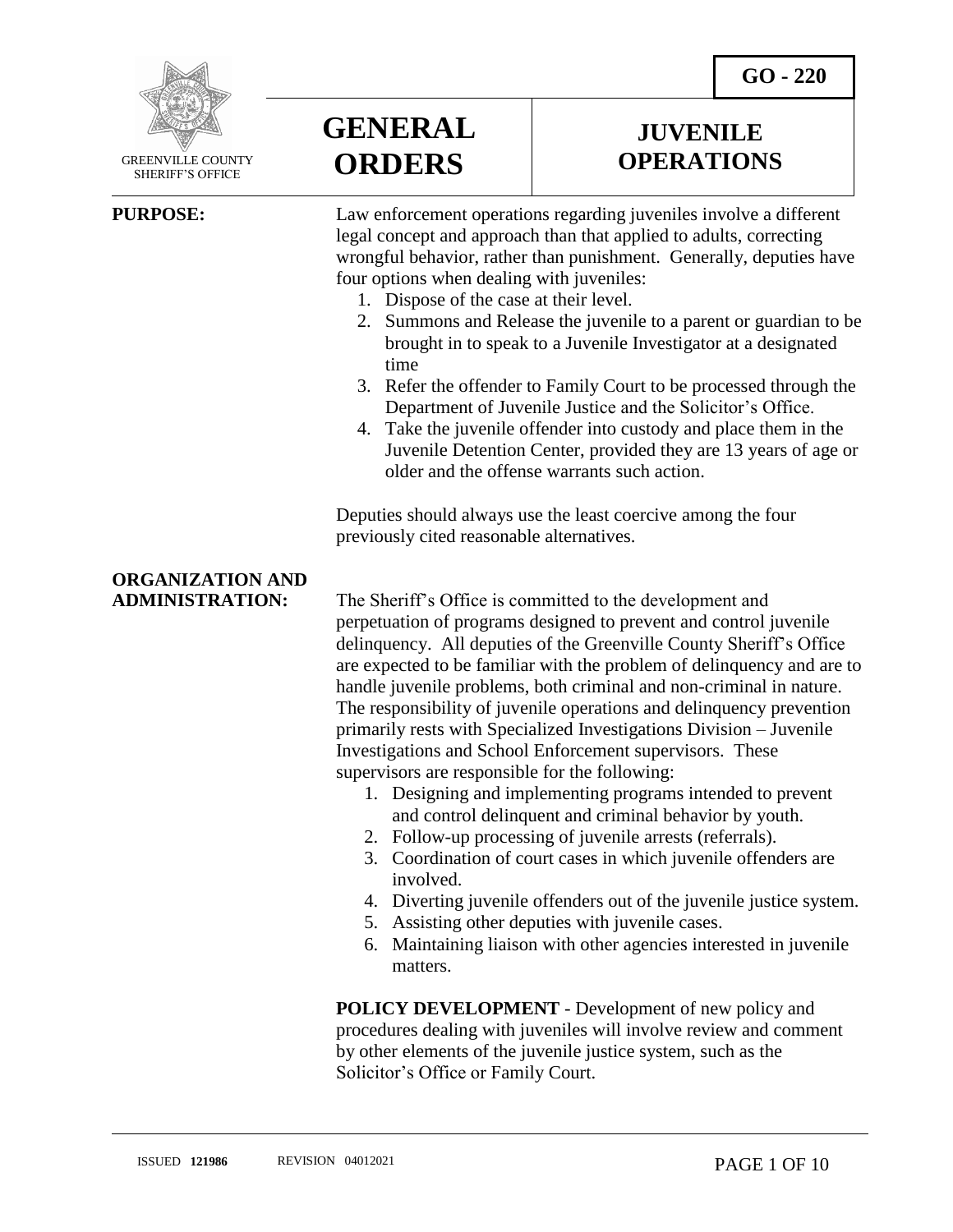| <b>JUVENILE</b><br><b>OPERATIONS:</b> | <b>ANNUAL EVALUATION - The supervisors of Juvenile</b><br>Investigations and School Enforcement are to prepare an annual<br>evaluation of all enforcement and prevention programs relating to<br>juveniles. This report is forwarded through the Division Commander<br>to the Sheriff.<br><b>REPORTING</b> - In all juvenile cases, the investigating deputy                                                                                                                                             |
|---------------------------------------|----------------------------------------------------------------------------------------------------------------------------------------------------------------------------------------------------------------------------------------------------------------------------------------------------------------------------------------------------------------------------------------------------------------------------------------------------------------------------------------------------------|
|                                       | assumes responsibility for the preparation of incident reports,<br>statements and supplemental reports.                                                                                                                                                                                                                                                                                                                                                                                                  |
|                                       | <b>Summons and Release</b> is an alternative to taking a juvenile into<br>custody. If the deputy decides the case does not meet the criteria to<br>place the juvenile in the Detention Center and the deputy is uncertain<br>if the case needs to be sent to Family Court, the deputy can complete<br>a Summons and Release form allowing the Juvenile Investigator to<br>make the decision. Note: Firearms and drug charges Can Not be<br>placed on a Summons and Release.                              |
|                                       | Criteria for Summons and Release include:<br>Willingness of the parent or legal guardian to accept custody<br>of the juvenile.<br>When the offense is a felony, the investigating deputy must<br>carefully determine whether to summons and release to the<br>parents or take the juvenile into custody.<br>Consideration of the offender's past involvement in<br>criminal acts.<br>The offense was non-violent in nature.<br>$\bullet$<br>The offender is not under the influence of alcohol or drugs. |
|                                       | If a juvenile fails to appear on Summons and Release, the juvenile<br>section is responsible for case follow-up. The case status will<br>remain "Active" in all cases in which a juvenile suspect is being<br>summons and released to a custodian during a criminal<br>investigation. This serves to indicate that the decision to<br>criminally charge the juvenile is made during the appointment<br>with the investigator.                                                                            |
|                                       | <b>Family Court Referral</b> is an alternative to taking a juvenile into<br>custody. If the deputy determines the case with a juvenile does not<br>meet the criteria to place the juvenile in the Detention Center but feels<br>the case does need to be adjudicated by Family Court, the deputy will<br>complete a Juvenile Referral form and refer the case to Family Court.                                                                                                                           |
|                                       | A deputy may release a juvenile to the custody of his/her parents, a<br>responsible adult, or a responsible agent of a court-approved foster                                                                                                                                                                                                                                                                                                                                                             |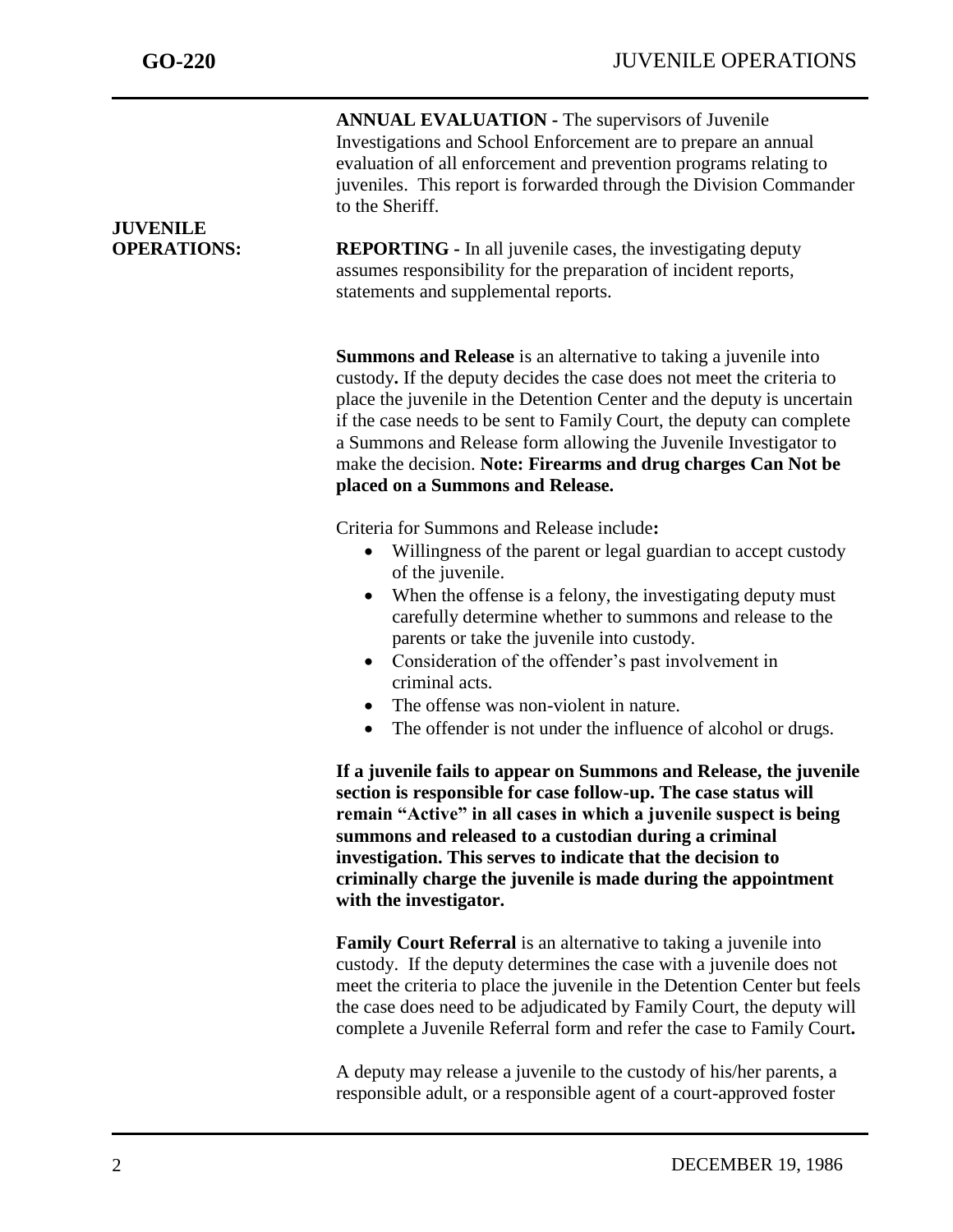home with a written promise to bring the child to court at a designated time. The Release of Juvenile to Custody form, in addition to a Direct Juvenile Referral to Family Court form, School Principal Notification form and all supporting paperwork to include the incident report and any supplemental reports or statements written by the deputy, are to be submitted to the Sheriff's Office Juvenile Investigator, the Juvenile Unit Sergeant and the Solicitors Office as soon as possible, but no later than the end of the reporting deputy's shift.

# **Factors governing referral of juvenile offenders to Family Court include:**

- All delinquent acts that, if committed by adults, would be felonies.
- All delinquent acts involving weapons and drugs.
- All serious gang-related delinquent acts.
- Aggravated assault and battery.
- All delinquent acts committed by juveniles under probation or parole or those with a case already pending.

## **Factors to be included in the decision to divert juveniles include:**

- 1. Nature of the offense.
- 2. Age and circumstances of the alleged offender.
- 3. Alleged offender record, if any.
- 4. Availability of community-based rehabilitation programs.
- 5. Recommendation or endorsement of the complainant or victim for diversion, if any.

#### **Examples of Community-based Diversion Programs:**

- 1. Phoenix Center.
- 2. Greenville Mental Health.

**JUVENILES TAKEN INTO CUSTODY -** Juveniles may be taken into custody for any criminal offense provided they are at least 13 years of age. A court order is required to incarcerate a juvenile age 11 to 12 and NO juvenile age 10 years or younger is to be placed in a juvenile detention facility. If a juvenile does not meet the criteria for summons and release or the case is not referred to Family Court, the investigating deputy is to take custody of the juvenile. Juvenile investigators are to be briefed on the case and affirm whether or not to incarcerate the juvenile.

When a determination is made to take a juvenile into custody, before placing them into the Juvenile Detention Facility the arresting deputy must notify DJJ. The arresting deputy must then send a copy of the Juvenile Referral form (charging document), the Refusal of Custody form if appropriate, the School Principal Notification form, a copy of

j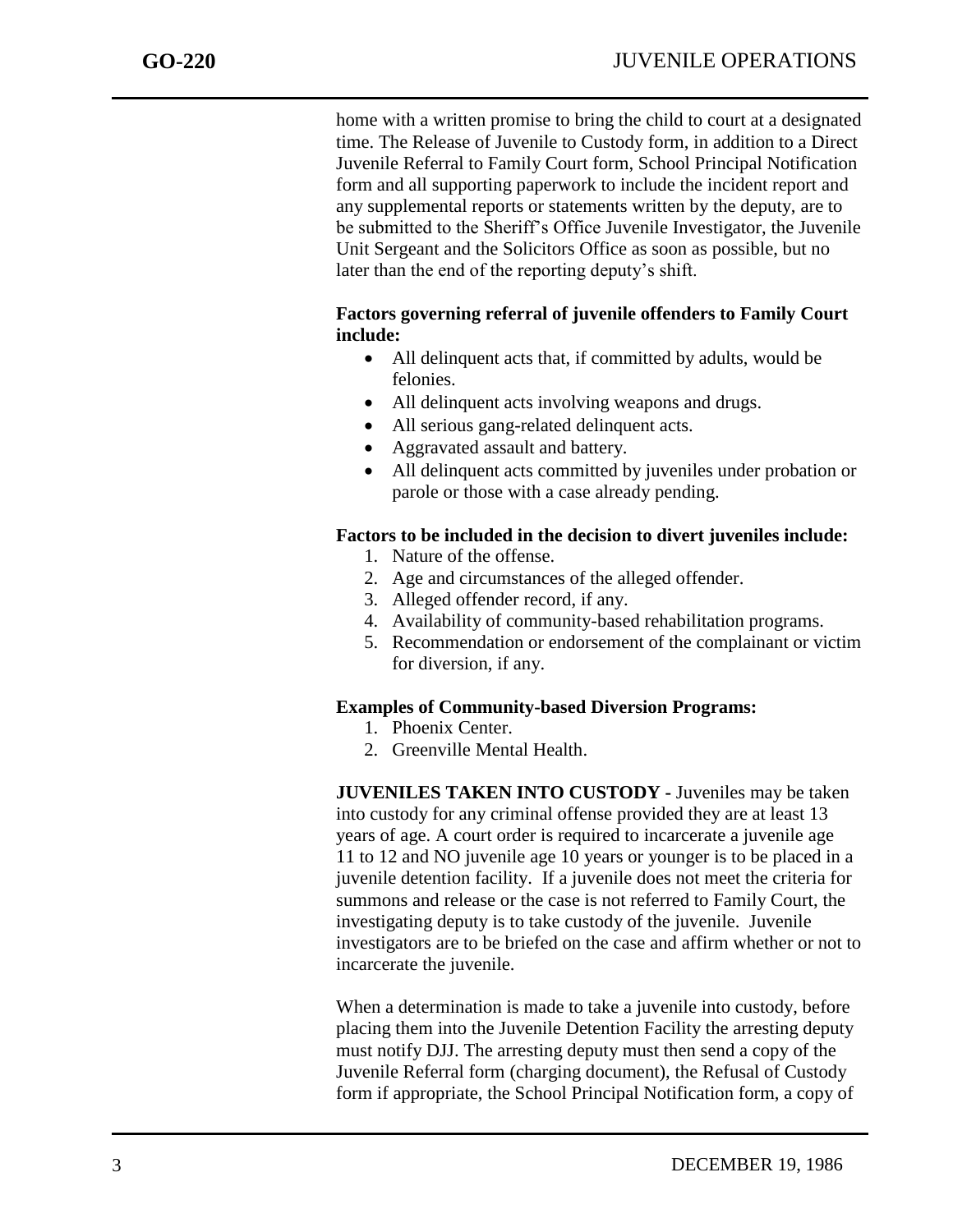the original incident report and any accompanying supplemental reports or statements to the SID Juvenile Investigator, the Juvenile Investigator Sergeant and the Juvenile Solicitor as soon as possible or before securing at the end of their shift.

# **Factors to be considered when determining need to take a juvenile into custody:**

- 1. A juvenile may be placed in the Greenville County Detention Center without a judge's order provided that the criteria set forth in SC Code of Laws 63-19-820 are met.
- 2. Juveniles may be taken into emergency protective custody if they have been harmed or are in danger of being harmed under South Carolina Statute 63-7-610.
- 3. Juveniles may be taken into custody on the basis of a juvenile pick-up order issued by a Family Court judge.

When a juvenile is taken into custody instead of being summoned and released or directly referred, the investigating deputy is to notify an authorized representative of the Department of Juvenile Justice. **The decision to incarcerate is made by law enforcement.** The Department of Juvenile Justice has an advisory role only.

If the offense for which the child was taken into custody is a violent crime as defined in Section 16-1-60, the juvenile cannot be released without consent of the deputy who took the juvenile into custody.

**TRANSPORTATION / INCARCERATION –** No juvenile may be transported to a juvenile detention facility in a police vehicle containing adults under arrest. No juvenile may be incarcerated or detained by the court in an adult jail or other place of detention for adults for more than six hours. A juvenile incarcerated in an adult jail during this six-hour period must be confined in an area separated by sight and sound from incarcerated adults.

**INCARCERATION EXCEPTION -** The prohibition against incarceration of juveniles in adult jails does not apply to a juvenile waived to the Court of General Sessions to stand trial as an adult.

**JUVENILE PICK-UP / HOUSE ARREST ORDERS –**Juvenile Pick-up and House Arrest Orders are stored on V-Connect under the Warrant tab. Field supervisors are to ensure that deputies are actively looking for individuals on each list.

**DETENTION: South Carolina Code of Laws 63-19-820 - A child is eligible for detention in a secure juvenile detention facility if he or she**:

1. Is charged with a violent crime as defined in Section 16-1-60.

**JUVENILE**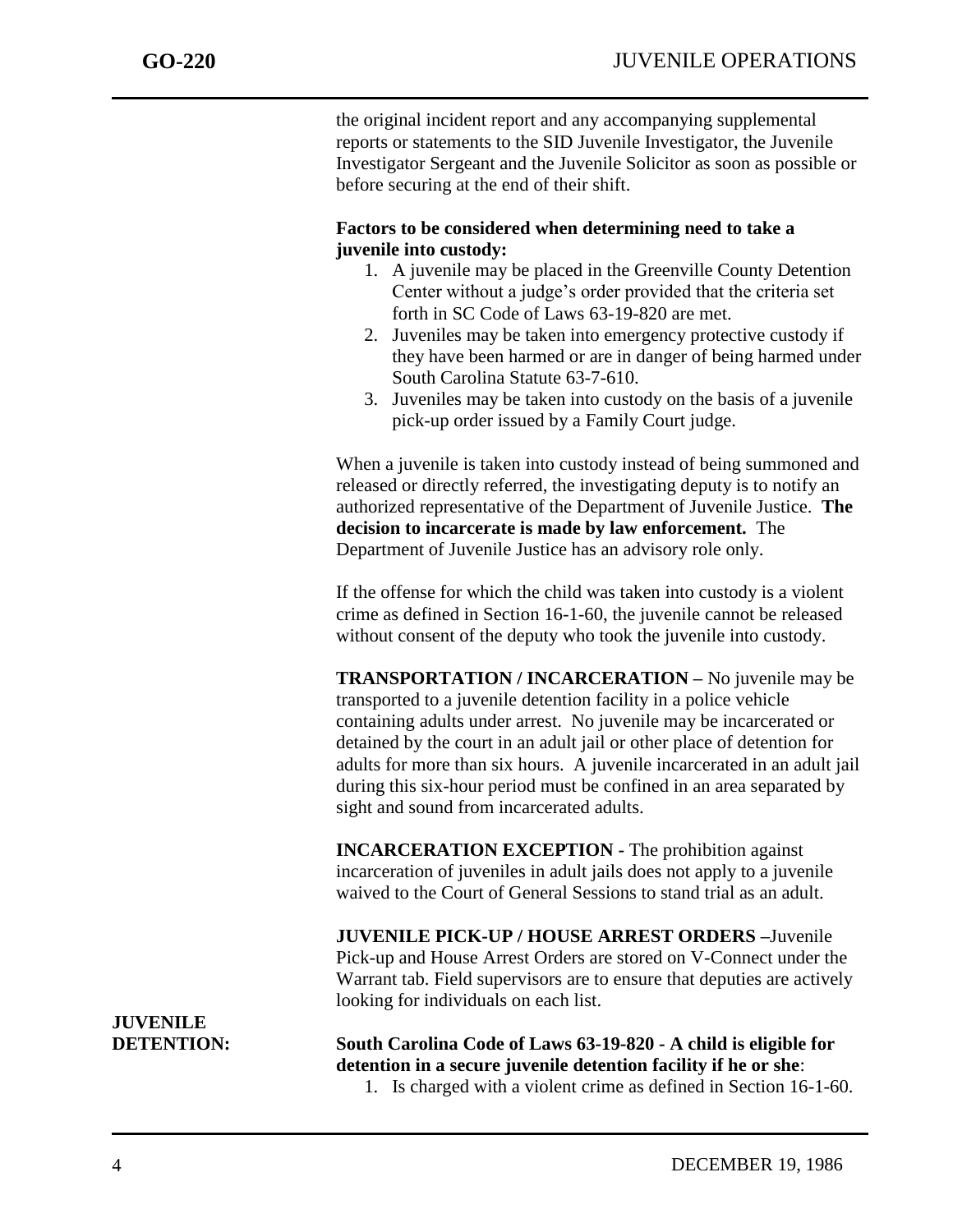- 2. Is charged with a crime which if committed by an adult would be a felony or a misdemeanor, and the child:
	- a. Is already detained or on probation or conditional release in connection with another delinquency proceeding.
	- b. Has a demonstrable recent record of willful failures to appear at court proceedings.
	- c. Has a demonstrable recent record of violent conduct resulting in a physical injury to others
	- d. Has a demonstrable recent record of adjudications for other felonies, and: (1) there is clear and convincing evidence to establish a risk of flight and serious harm to others; or (2) the current offense involved use of a weapon.
- 3. Is a fugitive from another jurisdiction.
- 4. Requests protection in writing under circumstances presenting an immediate threat of serious physical injury.
- 5. Had in his possession a deadly weapon.
- 6. Has a demonstrable recent record of willful failure to comply with prior placement orders including, but not limited to, a house arrest order.
- 7. Has no suitable alternative placement and it is determined that detention is in the child's best interest or is necessary to protect the child or public, or both.
- 8. Is charged with an assault and battery or an assault and battery of a high and aggravated nature on school grounds or at a school-sponsored event against any person affiliated with the school in an official capacity.

The local law enforcement agency that originally took the juvenile into custody is to transport this juvenile to the juvenile detention facility.

**South Carolina Code of Laws 63-19-820** governs the placement of a juvenile into a secure detention facility with the following: *(F) Children ten years of age and younger must not be incarcerated in a jail or detention facility for any reason. Children eleven or twelve years of age who are taken into custody for a violation of law which would be a criminal offense under the laws of this State if committed by an adult or who violates conditions of probation for such an offense must be incarcerated in a jail or detention facility only by order of the Family Court.*

# **Procedures for juveniles taken into custody include:**

1. Immediately notifying the juvenile of their constitutional rights.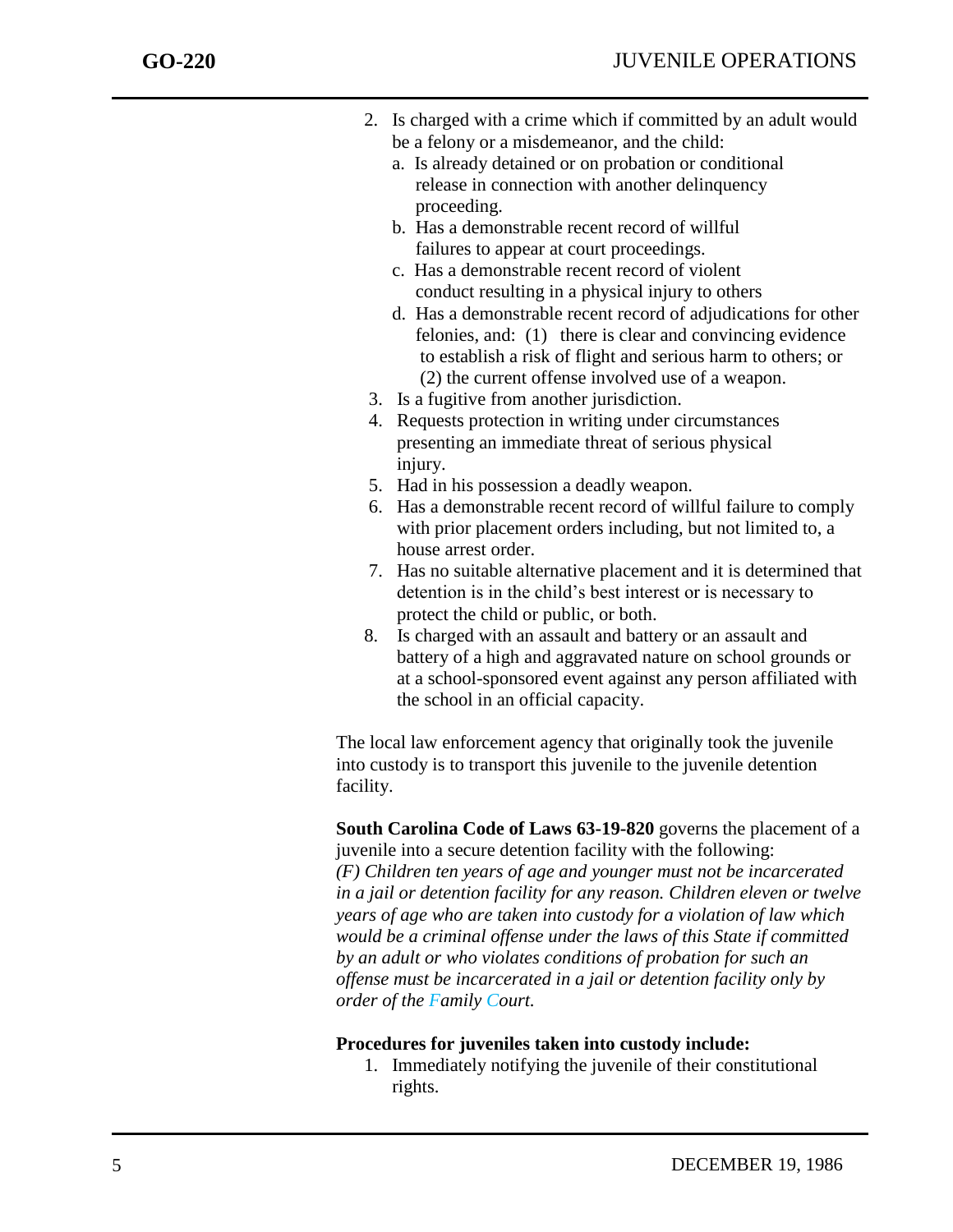|                       | 2. The deputy taking a juvenile into custody is to contact<br>Juvenile Investigations and the Department of Juvenile<br>Justice.<br>3. As soon as possible, the investigating deputy is to notify the<br>juvenile's parents that their child has been taken into custody.                                                                                                                                                                                                                                                                                                                                                                                                                                                                                                                      |
|-----------------------|------------------------------------------------------------------------------------------------------------------------------------------------------------------------------------------------------------------------------------------------------------------------------------------------------------------------------------------------------------------------------------------------------------------------------------------------------------------------------------------------------------------------------------------------------------------------------------------------------------------------------------------------------------------------------------------------------------------------------------------------------------------------------------------------|
| <b>JUVENILE</b>       |                                                                                                                                                                                                                                                                                                                                                                                                                                                                                                                                                                                                                                                                                                                                                                                                |
| <b>INTERROGATION:</b> | Procedures for the custodial interrogation of juveniles include:<br>1. Parents or guardians are to be consulted prior to interrogation<br>as long as it is not detrimental to the case.<br>2. Parents and juveniles are to receive a complete explanation of<br>the Miranda warning and an explanation of juvenile justice<br>procedures.<br>3. Juveniles are to be interrogated in the presence of their<br>parent(s) or guardian. However, the totality of the<br>circumstances may waive this requirement.<br>4. Parents or guardians are to sign the juvenile's statement form<br>as witnesses.<br>5. Duration of the interrogation is not to be of such length that it<br>would exhaust the juvenile.<br>6. No more than two deputies are to interrogate the juvenile at<br>any one time. |
| <b>JUVENILE</b>       |                                                                                                                                                                                                                                                                                                                                                                                                                                                                                                                                                                                                                                                                                                                                                                                                |
| <b>STATEMENTS:</b>    | Statements taken from juveniles must meet the following                                                                                                                                                                                                                                                                                                                                                                                                                                                                                                                                                                                                                                                                                                                                        |
|                       | requirements:                                                                                                                                                                                                                                                                                                                                                                                                                                                                                                                                                                                                                                                                                                                                                                                  |
|                       | 1. The rules for "Miranda" warnings are the same as those for<br>adults (Kent v. US 383 US 541, 1966).                                                                                                                                                                                                                                                                                                                                                                                                                                                                                                                                                                                                                                                                                         |
|                       | 2. A juvenile may give a statement without a parent or attorney<br>present based upon totality of the circumstances (West v. US).<br>Some of the factors to be considered are age, intelligence,<br>experience in the "system," education, and ability to<br>comprehend the meaning and effect of the statement.<br>Investigating deputies are to make every effort to contact<br>parents after interviewing and taking a witness statement<br>from a child.                                                                                                                                                                                                                                                                                                                                   |
|                       | 3. If, after being advised of their rights, the juvenile asks to speak<br>to their parents, this request is to be treated as if the juvenile<br>asked for an attorney.                                                                                                                                                                                                                                                                                                                                                                                                                                                                                                                                                                                                                         |
|                       | 4. If possible, a parent or guardian is to sign as a witness on the<br>statement form.                                                                                                                                                                                                                                                                                                                                                                                                                                                                                                                                                                                                                                                                                                         |
|                       | <b>NOTE</b> - It is strongly recommended a deputy consult with the<br>Solicitor's Office regarding any questions about the applicability of<br>this section to a given situation.                                                                                                                                                                                                                                                                                                                                                                                                                                                                                                                                                                                                              |

# **JUVENILE**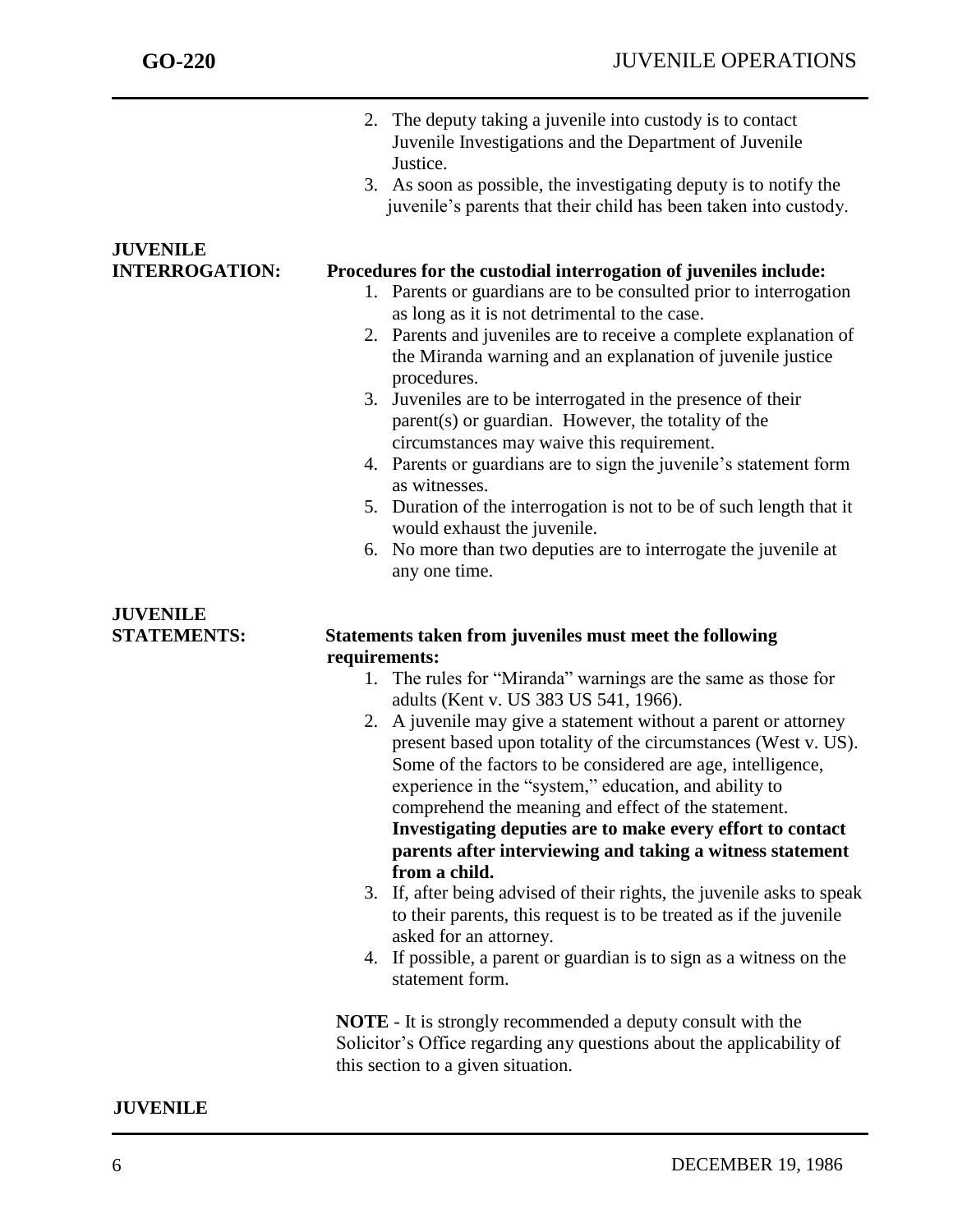### **INVESTIGATIONS UNIT:**

**- Juvenile Investigations Unit** maintains a listing of social service agencies in Greenville County providing services to juveniles. This list is to be updated annually.

**-School Enforcement** maintains a liaison with the schools in Greenville County to include:

- 1. Availability as a resource to prevent delinquency.
- 2. Providing guidance on ethical issues in a classroom setting.
- 3. Providing individual counseling to students.
- 4. Explaining to students the role of law enforcement in society.

The Sheriff's Office supports recreational youth programs in the community as a means of providing wholesome activities to youth groups. Deputies are encouraged to not only involve juveniles in youth recreation programs, but to also initiate requests to social service agencies, churches and the Greenville County Recreation Commission to organize programs where they are needed, but do not exist.

# **FINGERPRINTING PHOTOGRAPHING**

**JUVENILES: South Carolina Code of Laws 63-19-2030** governs the fingerprinting and photographing of juveniles with the following:

> *A child charged with an offense may be photographed by the law enforcement agency that takes the child into custody. If the child is taken into secure custody and detained, the detention facility must photograph the child upon admission. A child charged with an offense that would carry a maximum term of imprisonment of five years or more if committed by an adult must be fingerprinted by the law enforcement agency that takes the child into custody. If the child is taken into secure custody and detained, the detention facility must fingerprint the child upon admission. The fingerprints should be transferred to SLED whether adjudicated or not.*

Collection, dissemination and retention of photographs and other forms of identification or physical samples taken from a juvenile include:

1. A court order must be obtained to collect physical samples, such as hair, blood, urine, nails, breath (does not pertain to implied consent) or stomach contents from a juvenile.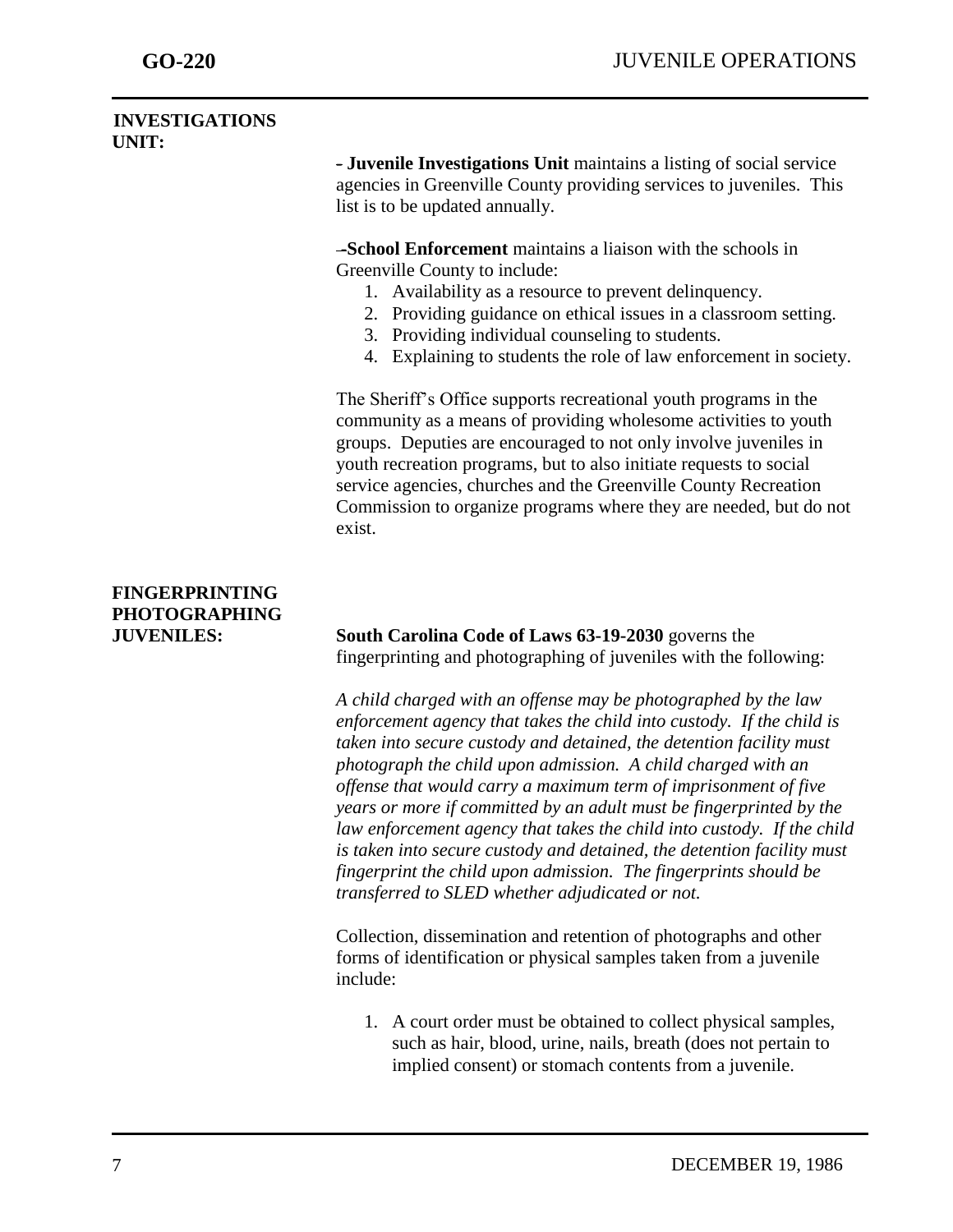- 2. Dissemination of juvenile identification information and physical samples is restricted to those within the juvenile justice system with a need-to-know.
- 3. Family Court controls the retention of juvenile identification information and physical samples.

**NOTE -** State law provides for transfer of fingerprint records to SLED. Non-adjudicated juvenile records must be expunged if SLED is notified of non-adjudication and additional statutory criteria are met.

## **Collection, dissemination and retention of juvenile records:**

- 1. Copies of incident reports and supplemental reports dealing with juvenile offenders are to be sent to the Juvenile Investigations Unit for additional processing.
- 2. Juvenile arrest/identification records and adults arrest/identification records are to be kept separate.
- 3. Records of juvenile offenders are to be expunged when the juvenile reaches their eighteenth birthday if authorized by the court.
- 4. Access to juvenile records is on a need-to-know basis. Records are open to law enforcement and prosecutors.

#### **The Specialized Investigations Division - Juvenile Investigations**

**Unit** is responsible for the collection of juvenile records. The Records Division is responsible for dissemination and retention of juvenile records. Access to juvenile records is limited to law enforcement use only. As needed, the investigating deputy is to contact the on-call juvenile investigator for advice and assistance concerning juvenile investigations.

# **JUVENILES PROSECUTED AS ADULTS:** South Carolina law dictates that under certain circumstances juveniles are to be handled as adults. These circumstances include the following: 1. Juvenile suspects aged 17 charged with a category  $A - D$ felony, to include all areas of arrest, processing, and incarceration. 2. Juveniles 17 and under waived to the Court of General Sessions can be detained in either adult detention facilities or in juvenile detention facilities, provided that if housed in an adult facility there is sight and sound separation from adult prisoners. Once a 17-year-old turns 18, they are held in an adult facility in general population. At age 18, youths may not

be held in a juvenile facility.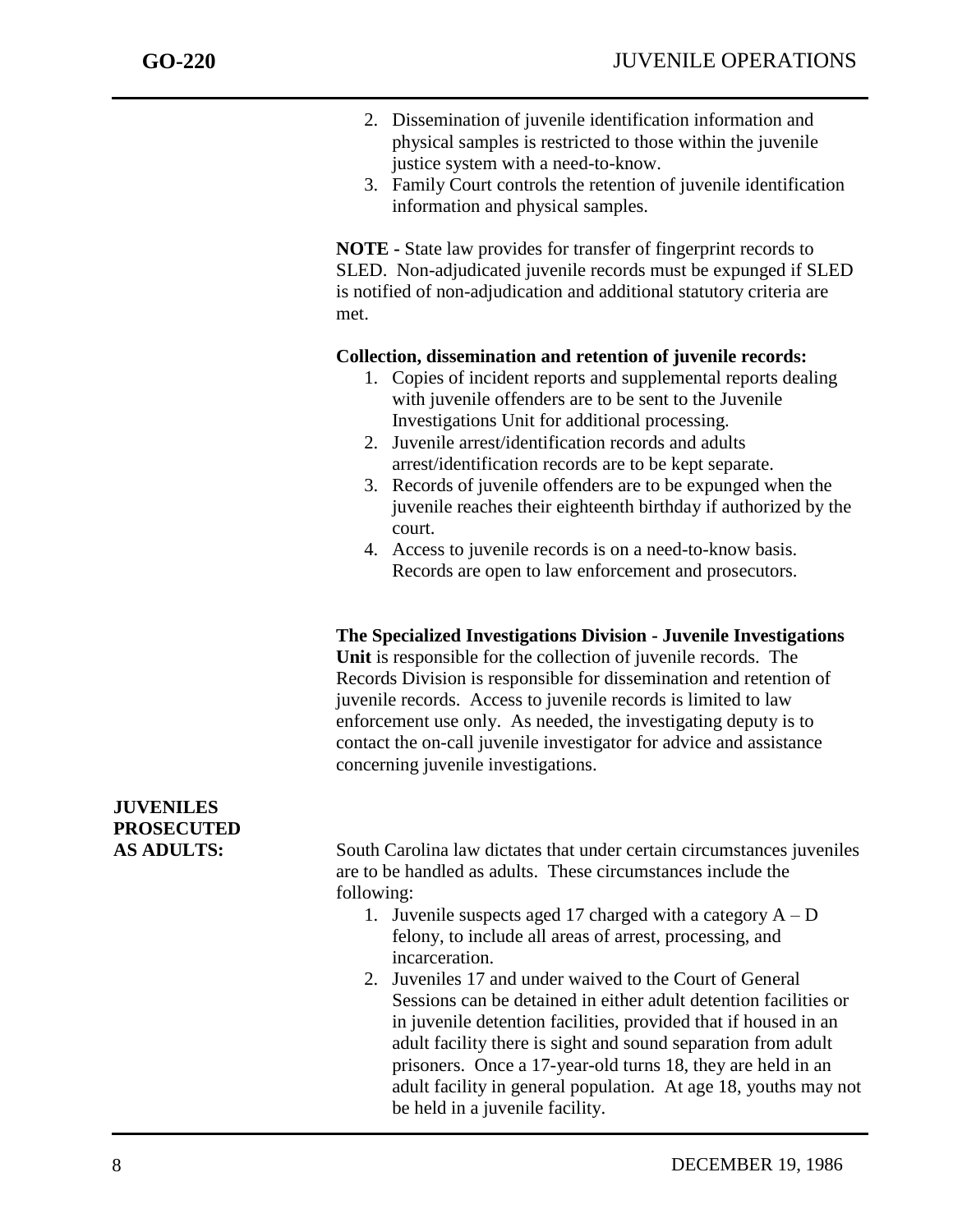|                         | 3. A seventeen year old waived to and sentenced in General<br>Sessions is to be transported to a juvenile facility if still 17,<br>and sent to the Department of Corrections at age 18. If<br>sentenced after the 18 <sup>th</sup> birthday, they are to be transported<br>directly to the Department of Corrections.                                                                                                                                                                                                                                                                  |
|-------------------------|----------------------------------------------------------------------------------------------------------------------------------------------------------------------------------------------------------------------------------------------------------------------------------------------------------------------------------------------------------------------------------------------------------------------------------------------------------------------------------------------------------------------------------------------------------------------------------------|
| <b>MISSING PERSONS:</b> | The Juvenile Investigations Unit investigates juvenile missing<br>person and runaway cases. The Criminal Investigation Division<br>investigates adult missing persons.                                                                                                                                                                                                                                                                                                                                                                                                                 |
|                         | All missing juveniles or adults are immediately entered into NCIC by<br>Communications. Removal of missing persons from NCIC is the<br>responsibility of each investigating deputy.                                                                                                                                                                                                                                                                                                                                                                                                    |
|                         | A deputy assigned to follow-up a missing person case is to:<br>1. Maintain contact with the complainant.<br>2. Report investigative progress to the missing person's family<br>on a regular basis.                                                                                                                                                                                                                                                                                                                                                                                     |
|                         | <b>MISSING PERSON SEARCH</b> - Whenever deemed necessary by an<br>on-duty supervisor, additional resources may be employed in a search<br>for a missing person. All Sheriff's Office and civilian resources are<br>available for this purpose.                                                                                                                                                                                                                                                                                                                                         |
|                         | Age, mental/physical condition of the missing person, time of day,<br>weather conditions and area terrain are factors that can place a<br>missing person at risk. Searches are mandatory for at risk or<br>critically missing persons. See also GO-239.                                                                                                                                                                                                                                                                                                                                |
| <b>SCHOOL VIOLENCE:</b> | SC CODE OF LAWS 59-63-350 - Local law enforcement officials<br>are required to contact the Attorney's General's 'school safety phone<br>line' when any felony, assault and battery of a high and aggravated<br>nature, crime involving a weapon or drug offense is committed on<br>school property or at a school sanctioned or school-sponsored<br>activity or any crime reported pursuant to Section 59-24-60.                                                                                                                                                                       |
|                         | <b>SC CODE OF LAWS 59-24-60</b> – Requirement of school officials to<br>contact law enforcement authorities when criminal conduct occurs.<br>In additional to other provisions required by law or by regulations of<br>the State Board of Educations school administrators must contact law<br>enforcement authorities immediately upon notice that a person is<br>engaging or has engaged in activities on school property or at a<br>school sanctioned or sponsored activity which may result or results in<br>injury or serious threat of injury to the person to another person or |

*his property as defined in local board policy.*